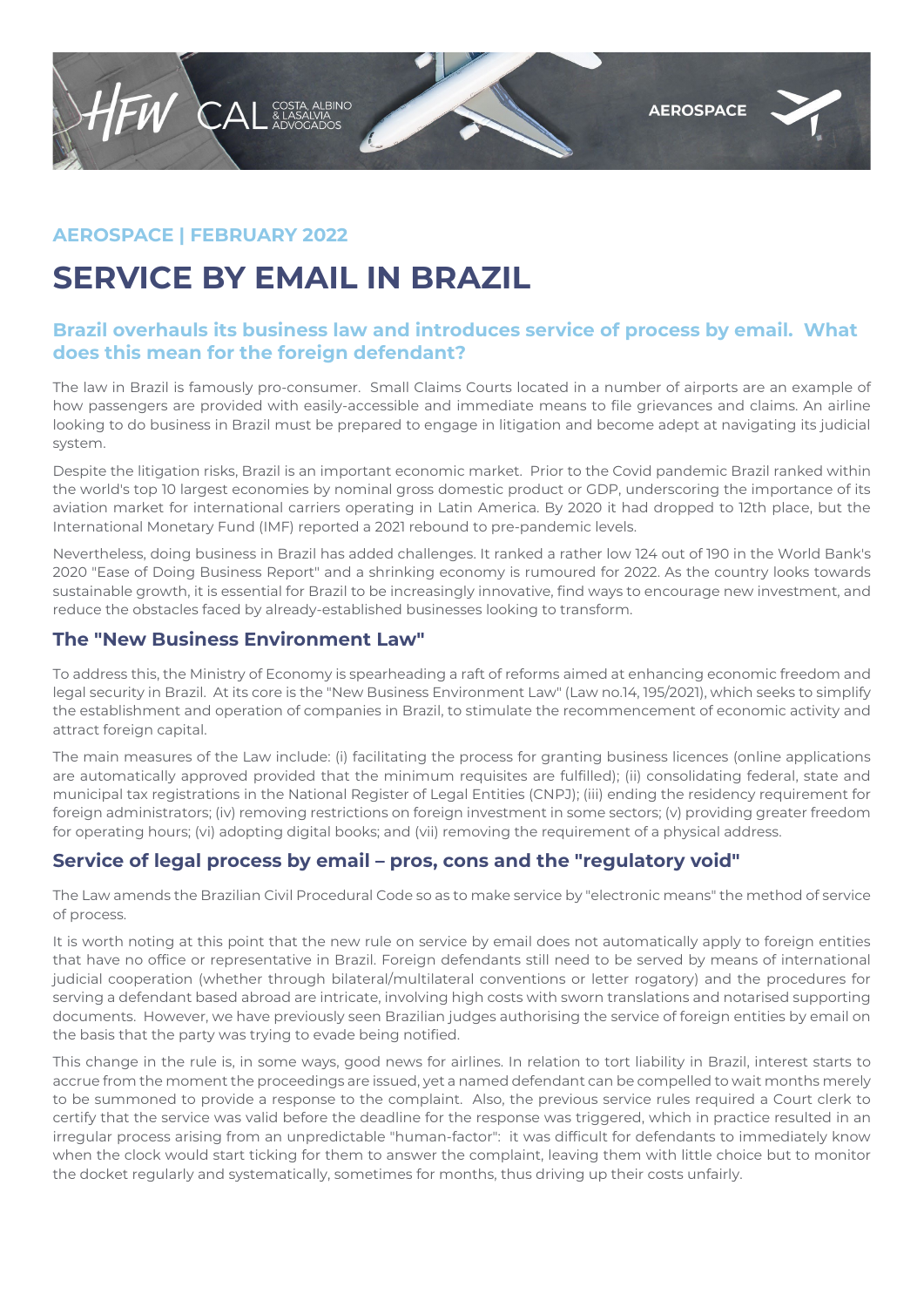If a defendant does not confirm service by email within three business days, the new rules direct the court to proceed with the summons by non-electronic means. However, this is not to suggest that a defendant can simply ignore the email on the basis that the court will ultimately issue the summons in a manner aligned with the old rules. Rather, the defendant will be required to justify why they did not provide the court with a confirmation, and the defendant can be fined up to 5% over the value in dispute, payable to the State.

This would seem, therefore, to offer a more balanced system for parties on both sides of the litigation.

But there are reasons for concern, too: the new Law is not sufficiently prescriptive as to the practicalities. It states that service is to be effected by "electronic means" within two days after the court issues a notification to be served on the defendant party, but does not define "electronic means". There is no doubt that email would fall within that description but what is less clear is whether "electronic means" also includes other alternatives, such as service through instant messaging Apps like WhatsApp and Telegram. Given the unpredictability of Brazilian courts and the continuing evolution of our means of electronic communication, it would not be surprising if some courts opted to read the rule more broadly.

In addition, legal entities with an office or representative in Brazil must keep their contact information updated on the National Council of Justice database (Conselho Nacional de Justiça or "CNJ"), an authority that overviews and regulates the country's judicial system.

However, the CNJ has yet to issue a regulation governing how the electronic addresses must be registered and updated, so ironically there is a "regulatory void" with respect to these new procedural rules aimed at providing more legal security to the parties. It is perhaps for this reason that currently, in practice, parties are still relying on traditional methods of service (i.e. registered letter or in person by a court clerk), although we have also seen judges authorising electronic service by IM or email if evidence of the defendants' contact information is presented in the proceedings.

#### **Closing Observations**

On the one hand, these changes to the civil procedure rules should certainly expedite service of process in Brazil and reduce the defendants' exposure as a consequence of delays. A common tactic of plaintiffs with little or no interest in settling their claims is to delay as long as possible and watch its value increase due to monetary correction and interest accrual (at a rate of 12% p.a., which is more than available bank deposit rates). We see this often in baggage litigation, for example, where there is little incentive for the plaintiff-passengers to come to the negotiating table, knowing that pursing the claim will cost them little, and a successful win will provide them with a financial benefit exceeding the award.

On the other hand, the possibility of judges applying fines against parties that delay service without a reasonable explanation (which remains undefined and is subject to the judge's interpretation) will require companies operating in Brazil to ensure that their contact information is kept updated regularly to avoid penalties or, ultimately, a default judgement. This makes it all the more important for the CNJ to issue the regulation governing this aspect of the law, yet it remains unclear when this will happen.

If Brazilian lawmakers fail to address these flaws of the New Business Environment Law, the attempts of the courts to enforce it in this 'regulatory void' are likely to generate confusion and reluctance, rather than the certainty of process to which it aspires in order to achieve its aim of supporting reinvention of domestic business and attracting new foreign capital.

We would welcome an indication as to whether the change in law will be extended to foreign entities with no office or representative in Brazil. For now, though, the requirement to serve foreign parties by diplomatic channels through the Ministry of Justice does discourage plaintiffs in Brazil faced with unpredictable timing and costs for achieving service, which could take up to several years. This is, perhaps, good for the foreign investor, even if it could result in a higher exposure down the line if the plaintiff persists and eventually obtains judgment.

There is no doubt that email service is going to be the way forward. However, as we have commented before in other contexts, Brazilian judges are not necessarily consistent in their rulings on primary legislation, especially when consumer rights are central to the issues in dispute. Although the legislators' intention to stimulate economic activity and reduce regulatory burdens is to be applauded, we have to wait and see how the local courts will interpret the new service of process rules. It is increasingly important for all businesses, including foreign businesses, to monitor how this law continues to evolve.